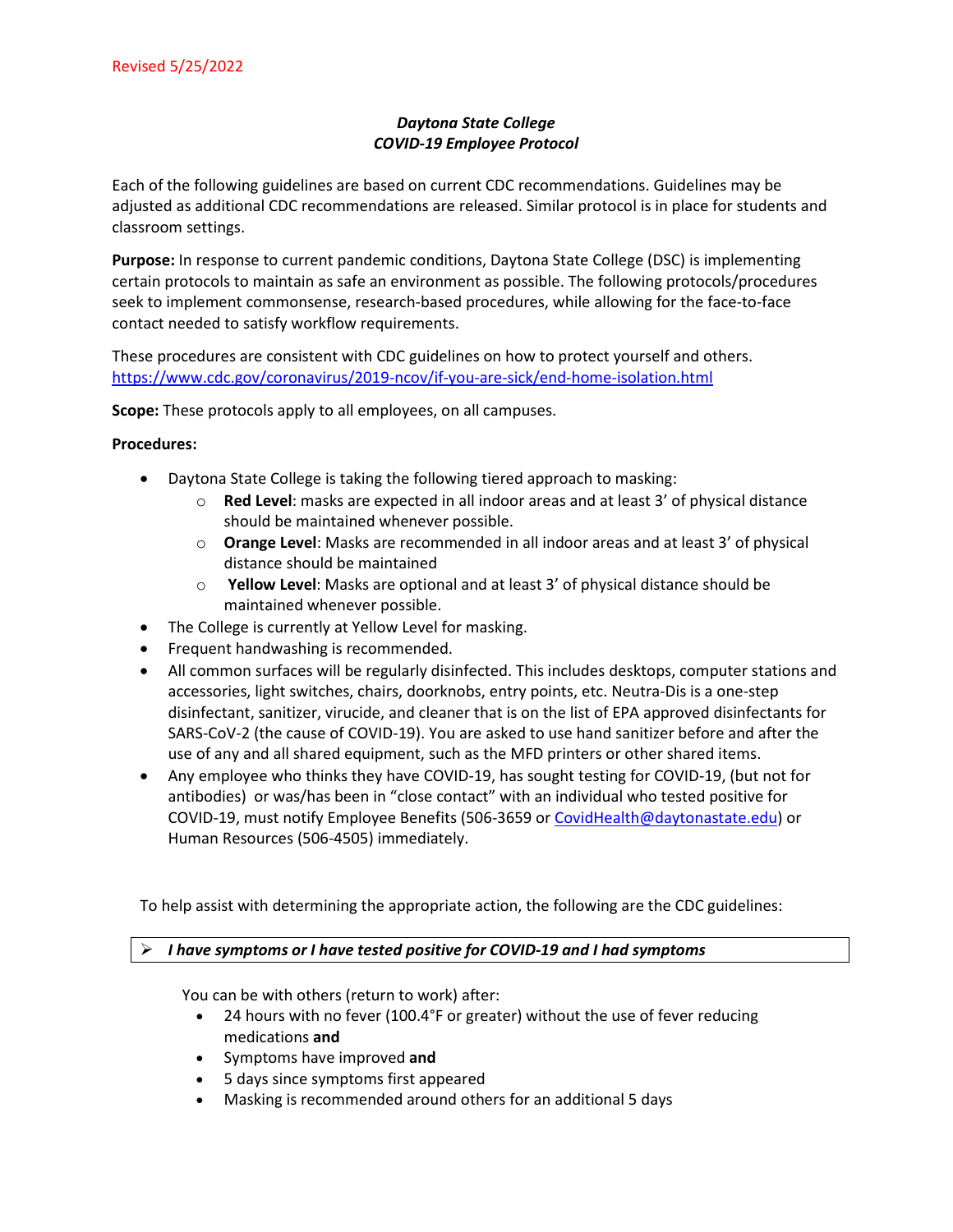**NOTE:** Individuals who have symptoms similar to those associated with COVID-19 who are **not** close contacts with any person who has a confirmed or suspected case of COVID-19 (defined below) may also wish to receive a diagnostic test for COVID-19 (Polymerase Chain Reaction/PCR or Rapid Antigen Test). Antigen tests will not be permitted. If the diagnostic test result is negative, **and** they have not been a close contact with any person who has a confirmed or suspected case of COVID-19, **and** all symptoms have resolved, including no fever for 24 hours without the use of a fever reducing medications, they may return to campus sooner than 5 days (unless otherwise directed by a health care provider). The employee must communicate with Benefits and receive clearance before returning prior to the original 5 day date.

## *I tested positive for COVID-19 but had no symptoms*

If you continue to have no symptoms, you can be with others (return to work) after receiving clearance from a health care provider in accordance with CDC guidelines as follows:

• If you continue to have no symptoms, you can come back to work after 5 days have passed since the positive test result. Masking is recommended around others for an additional 5 days.

## *I have been in "close contact" with a person who has tested positive for COVID-19*

- CDC defines a close contact as "any individual within 6 feet of an infected person for at least 15 minutes of **laboratory-confirmed or probable COVID-19 patients"**. Fully vaccinated individuals (those who are 2 weeks out from their final vaccination dose) who are exposed to someone with suspected or confirmed COVID-19 should get tested 3-5 days after exposure, even if no symptoms are present. A mask should be worn while in any building on campus for 10 days following exposure or until the test result is negative. If the test is positive, a 5-day quarantine will take place [\(https://www.cdc.gov/media/releases/2021/s1227-isolation-quarantine](https://www.cdc.gov/media/releases/2021/s1227-isolation-quarantine-guidance.html)[guidance.html\)](https://www.cdc.gov/media/releases/2021/s1227-isolation-quarantine-guidance.html).
- Per CDC guidelines, the following options are utilized for ending quarantine after close contact:
	- $\circ$  If you have received a booster, or have completed the primary series of Pfizer or Moderna vaccine within the last 6 months, or have completed the primary series of the J&J vaccine within the last 2 months:
		- Wear a mask around others for 10 days and monitor your symptoms.
		- Test on day 5, if possible. If symptoms occur or you subsequently test positive, follow the guidance for symptom based or test based procedures.
	- $\circ$  If you completed the primary series of Pfizer or Moderna vaccine over 6 months ago and are not boosted, or you have completed the primary series of the J&J vaccine over 2 months ago and are not boosted, or are unvaccinated:
		- Quarantine for 5 days and continue to wear a mask for 5 additional days.
		- Test on day 5 if possible. If symptoms occur or you subsequently test positive, follow the guidance for symptom based or test based procedures [\(https://www.cdc.gov/media/releases/2021/s1227-isolation-quarantine](https://www.cdc.gov/media/releases/2021/s1227-isolation-quarantine-guidance.html)[guidance.html\)](https://www.cdc.gov/media/releases/2021/s1227-isolation-quarantine-guidance.html).